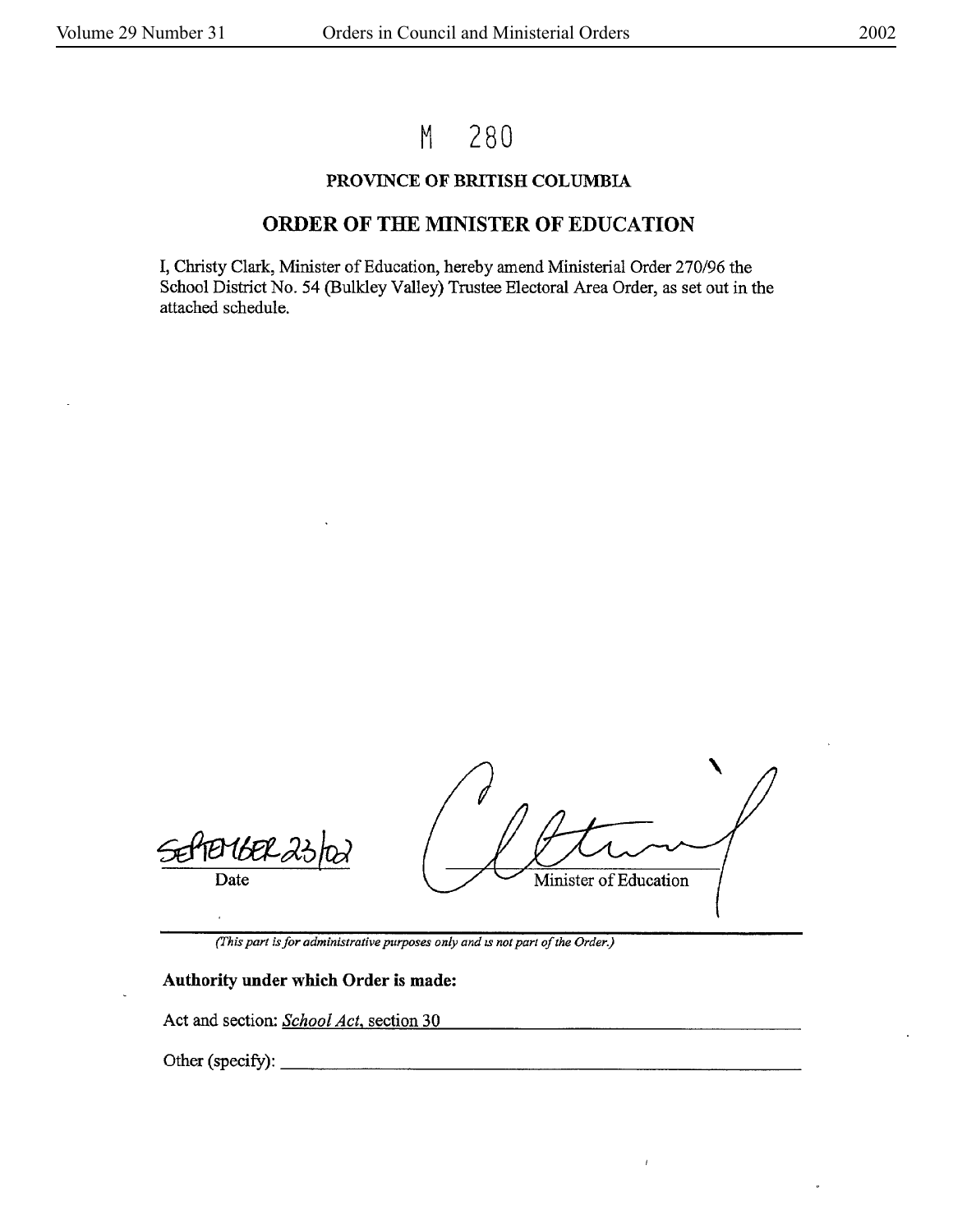# **SCHEDULE**

## I. *Section 2 is repealed and the following substituted:*

In an election of school trustees held subsequent to the enactment of this order, the trustees will be elected as follows from the described trustee electoral areas:

(a) one trustee from Trustee Electoral area 1, Lake Kathlyn/Evelyn, commencing at the southeast comer of Section 1 of Township IA, Range 5, Coast Land District;

thence westerly along the southerly boundaries of Sections 1, 2, 3 and 4 of Township IA to the southwest comer of Section 4, Township IA; thence northwesterly in a straight line to the summit of Hudson Bay Mountain;

thence northerly in a straight line to the summit of Mount Evelyn; thence westerly in a straight line to the northeast comer of District Lot 5866; thence westerly along the northerly boundaries of District Lots 5866, 5579, 5580 and 5581 to the northwest comer of District Lot 5581;

thence due West to a point lying due North of the northwest comer of District Lot 5562;

thence due North to the surveyed 55th parallel of north latitude; thence easterly along the surveyed 55th parallel of north latitude to the westerly boundary of District Lot 2291;

thence southerly, easterly and northerly along the westerly, southerly and easterly boundaries of District Lot 2291 to the southwest comer of Moricetown Indian Reserve Number 1;

thence northerly and westerly along the westerly boundaries of Moricetown Indian Reserve No. 1, Babine Indian Reserve No. 17 and Coryatsaqua Indian Reserve No. 2 to the northwest comer of the Coryatsaqua Indian Reserve No.

2;<br>thence easterly along the northerly boundary of Coryatsaqua Indian Reserve No. 2 to the southwest corner of District Lot 1353, Cassiar District; thence northerly, easterly and southerly along the westerly, northerly and easterly boundaries of District Lot 1353 to the northerly boundary of Coryatsaqua Indian Reserve No. 2;

thence easterly along the northerly boundaries of Coryatsaqua Indian Reserve No. 2 and District Lot 1058, Cassiar District, to the northeast corner of District Lot **1058;** 

thence southerly along the easterly boundary of District Lot 1058 to the most northwesterly corner of Bulkley Indian Reserve No. 19;

thence easterly and southerly along the northerly and easterly boundaries of the said I Indian Reserve to the northerly boundary of the Moricetown Indian Reserve No. 1;

 $\sim$  11  $-$ 

thence easterly, southerly and westerly along the northerly, easterly and southerly boundaries of the said Indian Reserve to the middle line of the Bulkley River;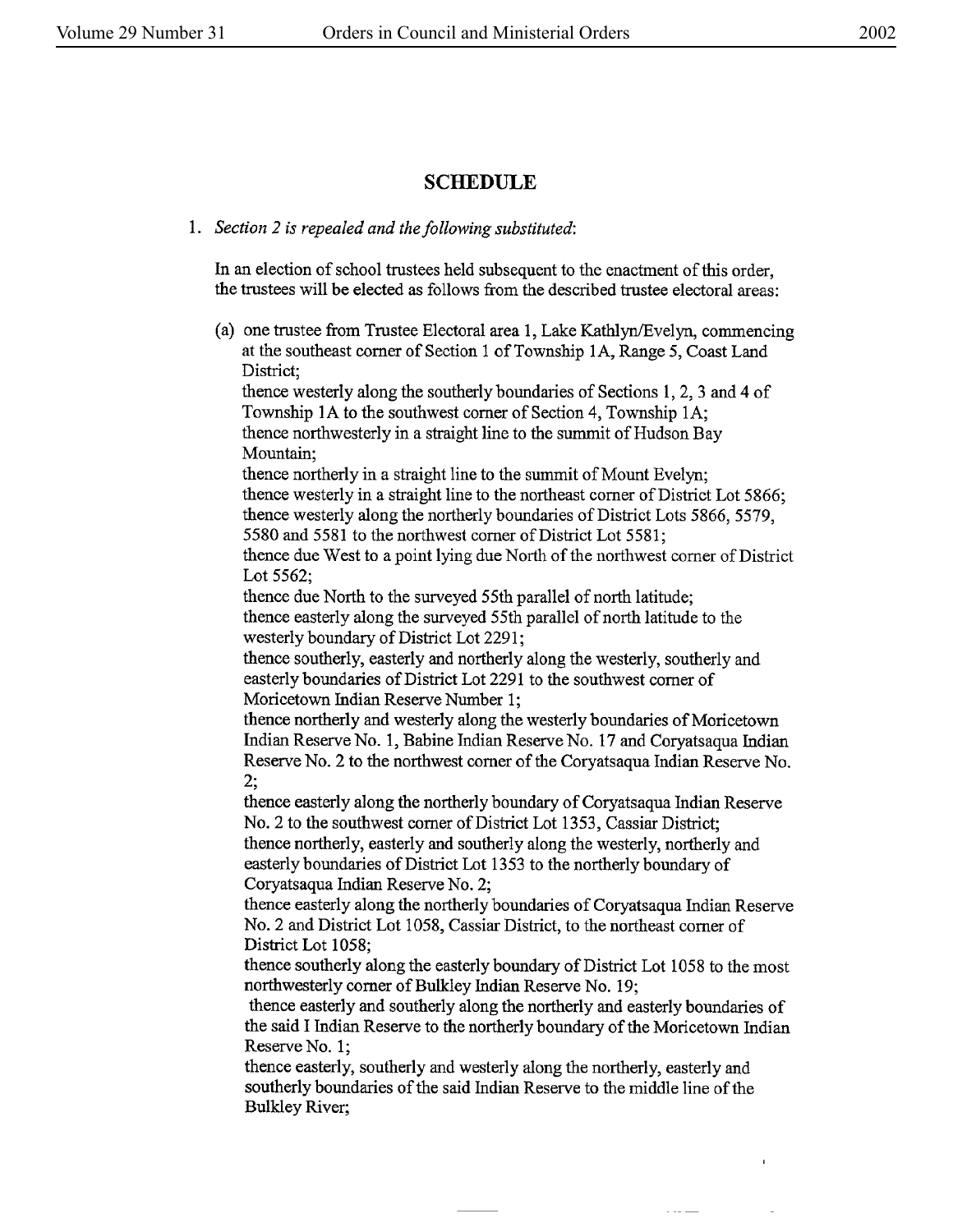thence southerly along the middle line of Bulkley River to the easterly boundary of Section 1 of Township IA;

thence southerly along the easterly boundary of said Section 1 to the southeast comer thereof, being the point of commencement;

(b) three trustees from Trustee Electoral Area 2, Smithers/Glentanna/Driftwood, commencing at the intersection of the middle line of Bulkley River with the southerly boundary of Moricetown Indian Reserve No. 1, Range 5, Coast District;

thence southerly along the middle line of Bulkley River to the easterly boundary of Section 1 of Township lA;

thence southerly along the easterly boundary of said Section 1 to the southeast comer thereof;

thence westerly along the southerly boundaries of Sections 1, 2, 3 and 4 of Township lA to the southwest corner of Section 4 of Township IA; thence northwesterly in a straight line to the summit of Hudson Bay Mountain;

thence northerly in a straight line to the summit of Mount Evelyn; thence westerly in a straight line to the northeast comer of District Lot 5866; thence westerly along the northerly boundaries of District Lots 5866, 5579, 5580 and 5581 to the northwest corner of District Lot 5581;

thence due West to a point lying due North of the northwest corner of District Lot 5562;

thence due South to the northwest comer of District Lot 5562;

thence southerly along the westerly boundaries of District Lots 5562, 5553 and 5540 to the southwest comer of District Lot 5540;

thence due South to the northerly boundary of the watershed of Telkwa River; thence westerly and southerly along the northerly and westerly boundaries of the watershed of Telkwa River to the height of land of Telkwa Pass;

thence due East to the middle line of the main channel of Telkwa River; thence northeasterly along the middle line of Telkwa River produced to the middle line of Bulkley River;

thence northerly along the middle line of Bulkley River to the southerly boundary of Section 17 of Township 4;

thence easterly along the southerly boundaries of Sections 17 and 16 of Township 4 to the easterly boundary of District Lot 877;

thence northerly and easterly along the easterly and northerly boundaries of District Lot 877 to the northwest comer of District Lot 799;

thence southerly and easterly along the westerly and southerly boundaries of District Lot 799 to the southwest comer of District Lot 798;

thence easterly along the southerly boundaries of District Lots 798 and 797 to the southeast corner of District Lot 797;

thence northerly along the easterly boundary of District Lot 797 to the most northerly northwest comer of Section 7 of Township 3;

thence easterly along the northerly boundaries of Sections 7, 8 and 9 to the northeast comer of Section 9 of Township 3;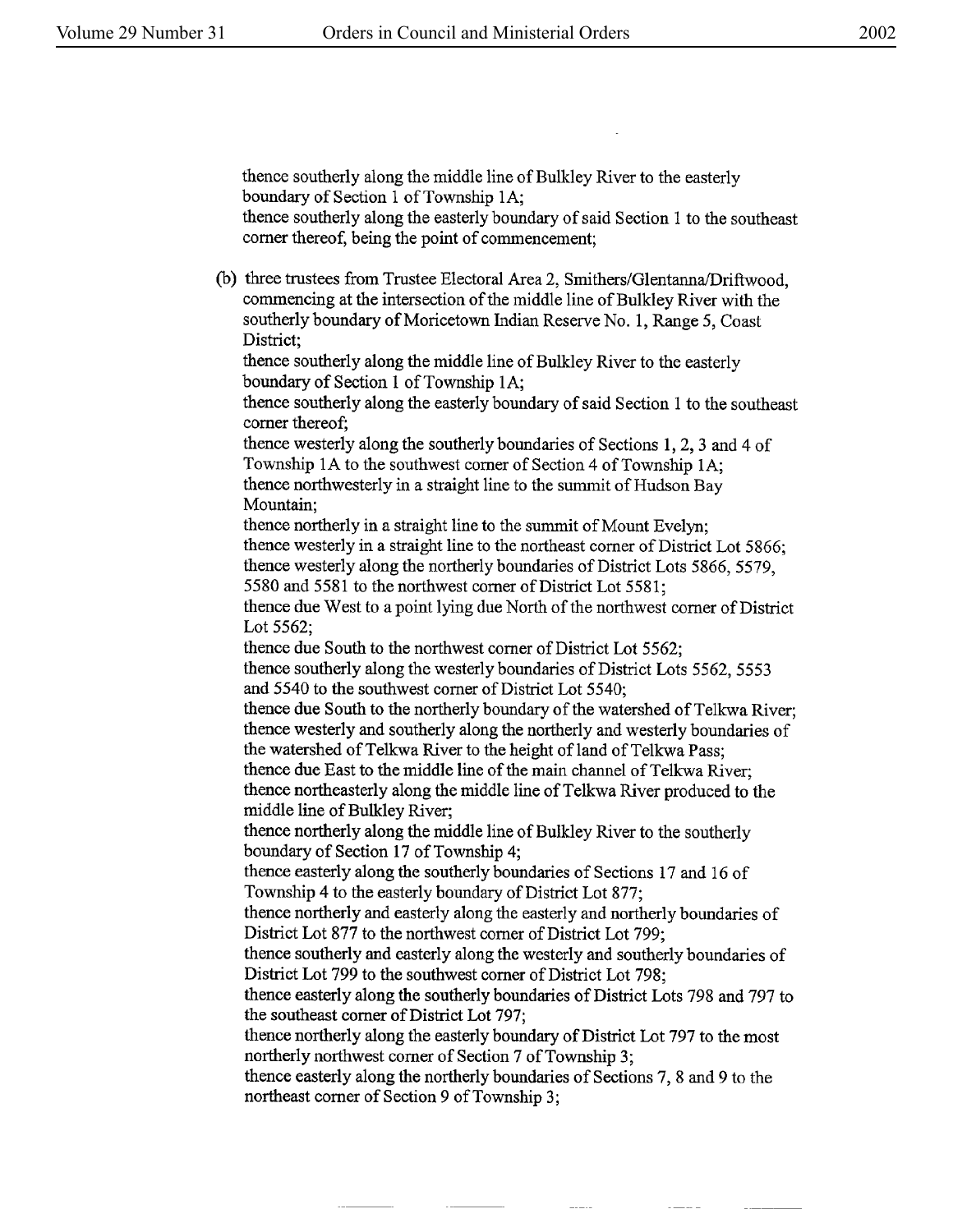thence easterly in a straight line to the southwest comer of District Lot 146; thence easterly along the southerly boundary of District Lot 146 to the southeast comer thereof;

thence southeasterly in a straight line to the southwest corner of District Lot 4279;

thence easterly along the southerly boundaries of District Lots 4279 and 4272 to the northwest comer of District Lot 4277;

thence easterly along the northerly boundary of District Lot 4277 to the northeast corner thereof;

thence due East to the easterly boundary of the watershed of Bulkley River; thence northerly along the easterly boundary of the watershed of Bulkley River to the surveyed 55th parallel of north latitude;

thence westerly along the 55th parallel to the easterly boundary of District Lot 1069;

thence northerly and westerly along the easterly and northerly boundaries of District Lot 1069 to the northeast comer of District Lot 3880;

thence westerly along the northerly boundaries of District Lots 3880 and 3879 to the northwest corner of Lot 3879;

thence southerly along the westerly boundary of District Lot 3879 to the surveyed 55th parallel;

thence westerly along the surveyed 55th parallel to the southerly boundary of Moricetown Indian Reserve No. 1;

thence westerly along the southerly boundary of Moricetown Indian Reserve No. 1 to the middle line of Bulkley River, being the point of commencement;

(c) one trustee from Trustee Electoral Area 3, Telkwa/Quick, commencing at the intersection between the height of land of Telkwa Pass and the westerly boundary of the watershed of Telkwa River;

thence due East to the middle line of the main channel of Telkwa River; thence northeasterly along the middle line of Telkwa River produced to the middle line of Bulkley River;

thence northerly along the middle line of Bulkley River to the southerly boundary of Section 17 of Township 4, Range 5, Coast District;

thence easterly along the southerly boundaries of Sections 17 and 16 of Township 4 to the easterly boundary of District Lot 877;

thence northerly and easterly along the easterly and northerly boundaries of District Lot 877 to the northwest comer of District Lot 799;

thence southerly and easterly along the westerly and southerly boundaries of District Lot 799 to the southwest comer of District Lot 798;

thence easterly along the southerly boundaries of District Lots 798 and 797 to the southeast comer of District Lot 797;

thence northerly along the easterly boundary of District Lot 797 to the most northerly northwest comer of Section 7 of Township 3;

thence easterly along the northerly boundaries of Sections 7, 8 and 9 to the northeast comer of Section 9 of Township 3;

thence easterly in a straight line to the southwest corner of District Lot 146;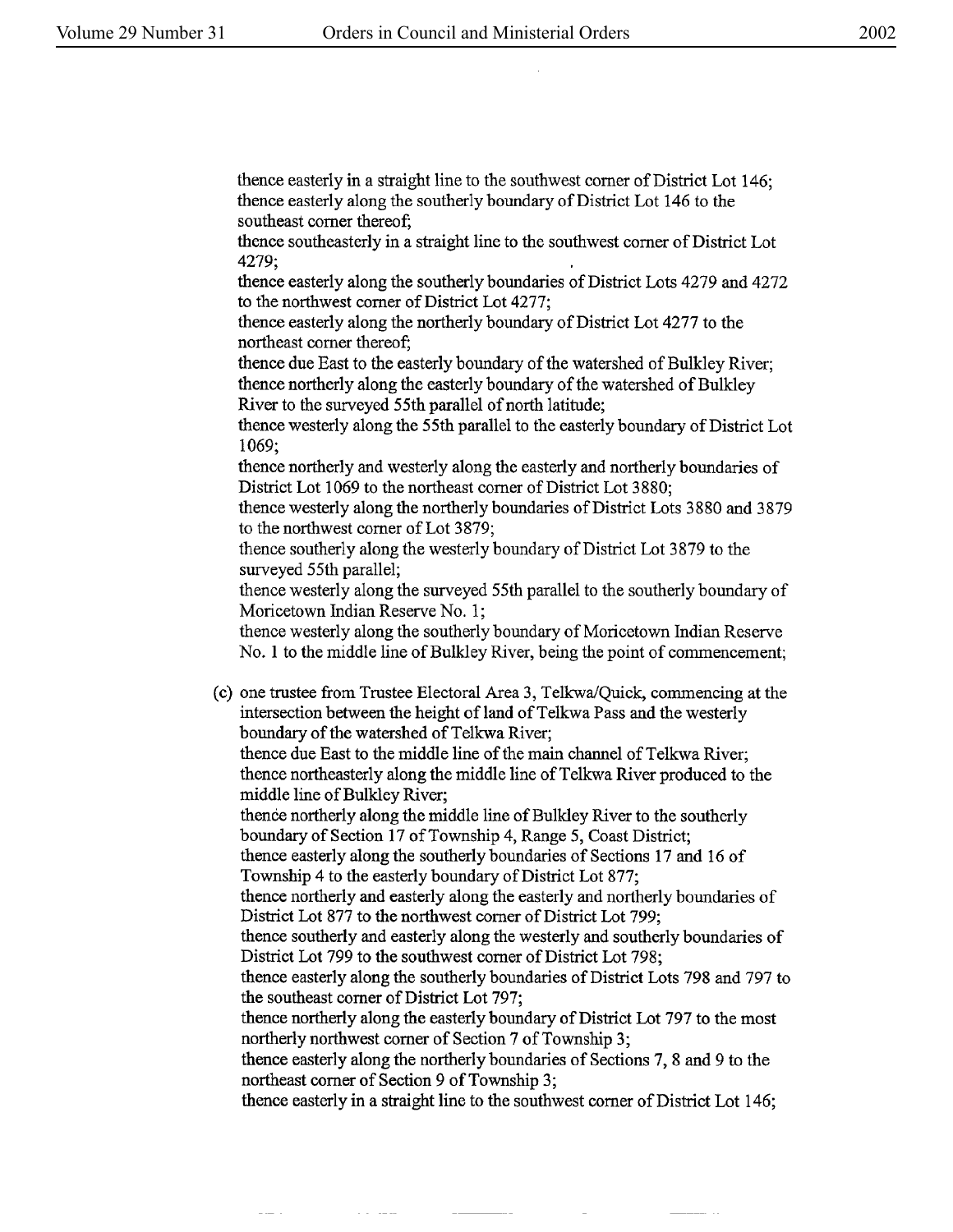thence easterly along the southerly boundary of District Lot 146 to the southeast comer thereof;

thence southeasterly in a straight line to the southwest corner of District Lot 4279;

thence easterly along the southerly boundaries of District Lots 4279 and 4272 to the northwest comer of District Lot 4277;

thence easterly along the northerly boundary of District Lot 4277 to the northeast comer thereof;

thence due East to the easterly boundary of the watershed of Bulkley River; thence southerly along the easterly boundary of the watershed of Bulkley River to a point lying due East of the southeast corner of Section 22, Township 9;

thence due West to the southeast comer of Section 22, Township 9; thence westerly along the southerly boundary of Section 22, Township 9 to the easterly boundary of District Lot 746;

thence southerly and westerly along the easterly and southerly boundaries of District Lot 746 to the northeast comer of District Lot 1147;

thence southerly along the easterly boundaries of District Lot 1147, Sections 17, 8 and 5, of Township 9, and District Lot 706 to the southeast comer of District Lot 706;

thence westerly along the southerly boundaries of District Lots 706, 705, and 5827 to the southwest comer of District Lot 5827;

thence due West to the westerly boundary of the watershed of Telkwa River; thence northerly along the westerly boundary of the watershed of Telkwa River to the height of land of Telkwa Pass, being the point of commencement;

( d) two trustees from Trustee Electoral Area 4, Houston, commencing at the easterly

boundary of the watershed of Bulkley River lying due East of the southeast comer of Section 22, Township 9, Range 5, Coast Land District;

thence due West to the southeast comer of Section 22, Township 9; thence westerly along the southerly boundary of Section 22, Township 9 to the easterly boundary of District Lot 746;

thence southerly and westerly along the easterly and southerly boundaries of District Lot 746 to the northeast corner of District Lot 1147;

thence southerly along the easterly boundaries of District Lot 1147, Sections 17, 8 and *5,* of Township 9, and District Lot 706 to the southeast corner of District Lot 706;

thence westerly along the southerly boundaries of District Lots 706, 705, and 5827 to the southwest corner of District Lot 5827;

thence due West to the westerly boundary of the watershed of Telkwa River; thence southerly along the westerly boundary of the watershed of Telkwa River to the northwesterly boundary of the watershed of Morice River;

thence southwesterly, southeasterly and northeasterly along the northwesterly, southwesterly and southeasterly boundaries of the watershed of Morice River